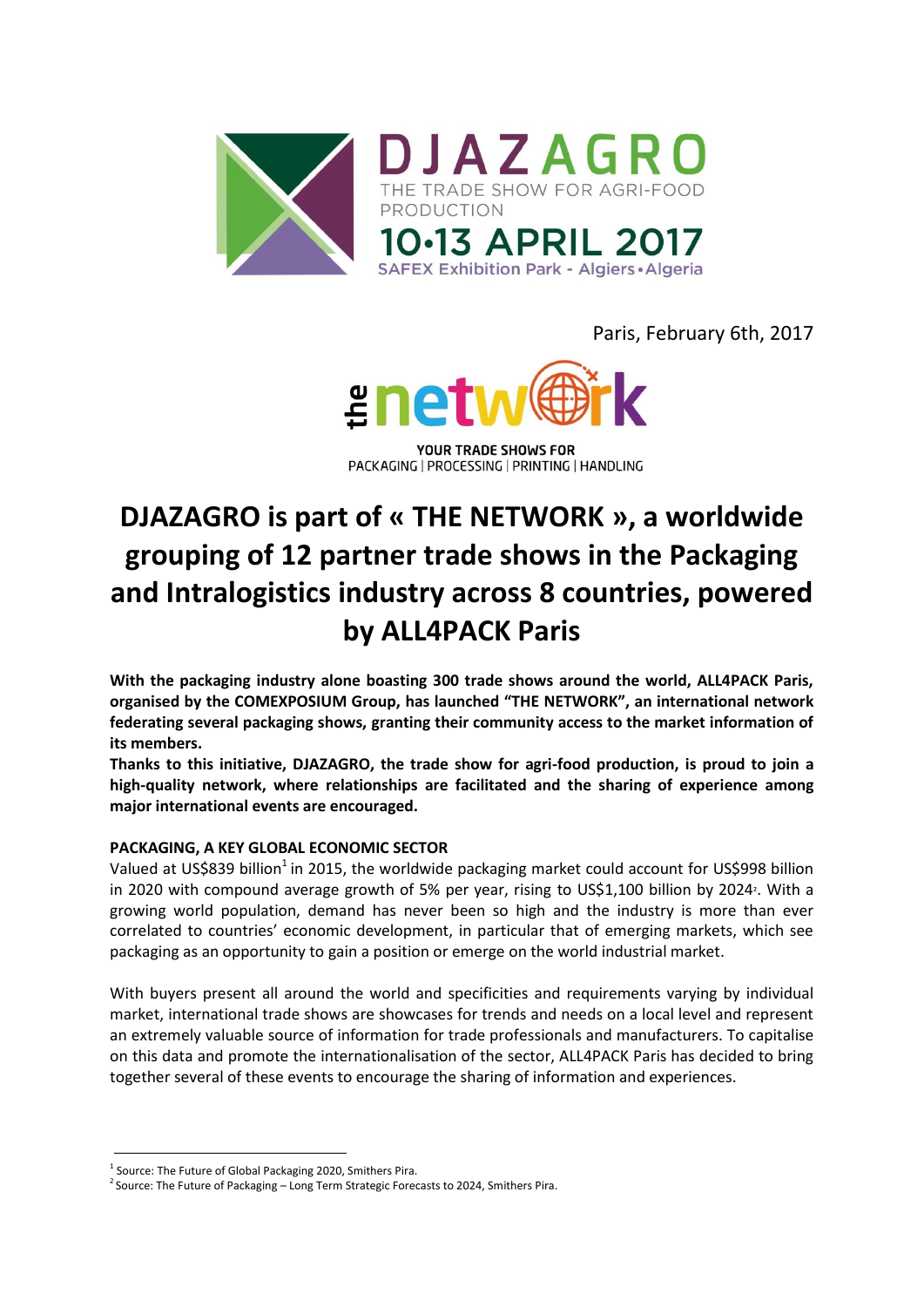#### **A LEADING SECTOR OF INTEREST AT DJAZAGRO**

The algerian agri-food industry shows an increasing demand for equipment and machinery, as well as for know-how. For instance, the imports of equipment and machinery, for the food industry, increased by 121%<sup>3</sup> between 2012 and 2013<sup>3</sup>.

Moreover, Algeria launched a National Plan of Agricultural and Rural Development which goal is to develop the local production to improve it self-sufficiency for widely-consumed products.

On the exhibition in 2016, they were 414 exhibitors in the process & conditioning sector, +26% versus 2015.

Big companies are among our visitors interested in this sector of activity : AIR ALGERIE (DZ), BOLLORÉ FILMS PLASTIQUES (FR), CACQE (DZ), CEVITAL (DZ), COCA-COLA (US), HENKEL (DE), HYUNDAI ENGINEERING (KR), IECO EMBALLAGE (DZ), IFRID (DZ), LA QUINTA (DZ), LE FLACON (DZ), MITSUBISHI ELECTRIC (IT), MOUZAIA PLASTIQUE (DZ), POLYPAC (DZ), PROCHEESE FROMAGERIE (DZ), RAMY MILK (DZ), UZERMAK (TR)…

Leading exhibitors come every year : ALFA LAVAL (FR), BENNE (FR), BOSCH PACKAGING (DE), DOMINO (FR), IMA (IT), INOXPA (ES), IXAPACK (FR), JOKTAL (DZ), KHRONES (BE), MULTIVAC (TN), P.E LABELLERS (IT), PERMO (FR), POLYMA (DZ), SACMI (IT), SIDEL (FR), SMI (IT)…

#### **THE NETWORK, A BRAND NEW GROUPING, SERVING THE INTERNATIONAL DEVELOPMENT OF THE SECTOR**

THE NETWORK was started up in April 2016 and to date has already attracted 12 partner trade shows, representing 8 countries and 8 markets:



- **3P PLAS PRINT PACK** Lahore Pakistan (FAKT Exhibitions Pvt Ltd.) plasprintpack.com
- **ALL4PACK**  Paris France (COMEXPOSIUM Group) www.all4pack.com
- **AUSPACK**  Sydney Australia (APPMA ETF) www.auspack.com
- **DJAZAGRO**  Algiers Algeria (COMEXPOSIUM Group) www.djazagro.com
- **HISPACK**  Barcelona Spain (FIRA BARCELONA) www.hispack.com
- **KOREA PACK, KOREA MAT, KOREA CHEM, COPHEX**  Seoul South Korea (KPMA KYUNGYON Exhibition Corp.) – www.koreapack.org
- **PACK PLUS**  New Delhi India (PRINT PACKAGING.COM (P) Ltd) www.packplus.in
- **PACK PLUS South**  Bengaluru India (PRINT PACKAGING.COM (P) Ltd) www.packplussouth.in
- **TOKYO PACK**  Tokyo Japan (Japan Packaging Institute (JPI)) http://www.tokyo-pack.jp/

Each of the shows in the network offers an integrated packaging range, with printing, process and handling solutions.

<sup>&</sup>lt;sup>3</sup> Source: <u>Le marché des industries alimentaires en Algérie</u>, Bureau Business France de Alger, 2014